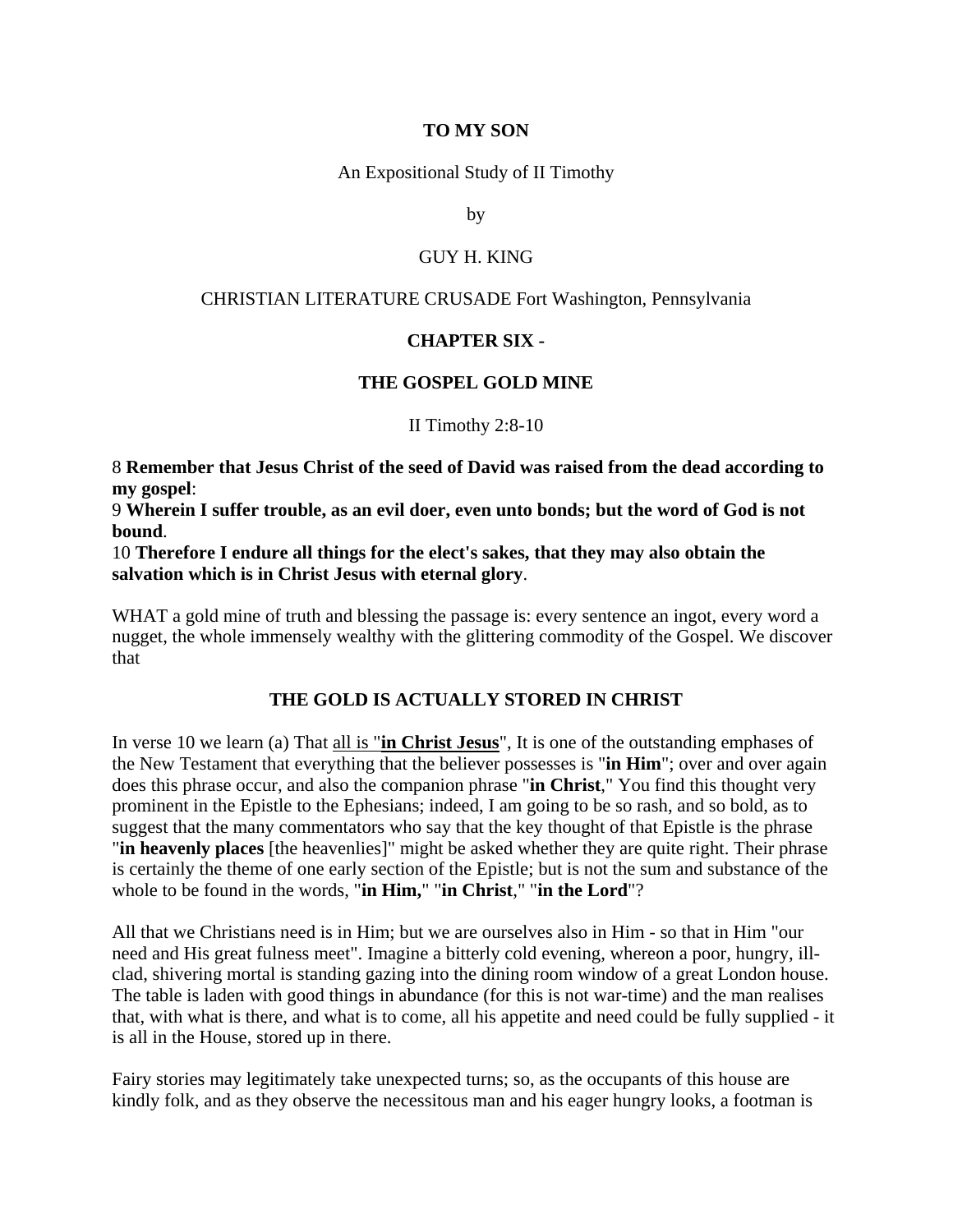told to go to the door, and to invite him to come in. Now see what a change is wrought in his circumstances and condition. All that he needs is in the House; and, wonder of wonders, he also is in the House - his need and its great fulness meet. It is no fairy tale - for "**we have not followed cunningly devised fables**" (II Peter 1:16), but plain unvarnished truth, that a like blessed propinquity exists for all believers, seeing that supplies and suppliants are both alike in Him.

But our passage goes further From verse 8 we deduce (b) That this all is not only in Him, but is He. The beautiful truth emerges that He not only gives the Gold, but is the Gold; not only provides the Gospel, but is the Gospel.

Let the first reader of this Letter, and every subsequent reader, "remember" that fact - that he has to do, not

merely with a thing, however grand; not merely with an experience, however glorious; but with a Person, infinitely wonderful, and blessedly adequate. Note, then, how He is presented here.

(i) His Person - "**of the seed of David**". It is His humanity that is stressed at this point, for He can only legitimately die for the sins of man if He Himself is Man; the only admissible "**mediator between GOD and man [is] the Man, Christ Jesus**", as we learn from 1 Timothy 2:5 - at the other side He must, of course, be GOD; but this side He must be Man and that is the emphasis here.

How truly human He always showed Himself to be: it was no pretence, no make-belief.

- In the Home growing naturally, as other children, mentally, physically, spiritually, and socially, Luke 2:52.

- In the Workshop-toiling just like every other artisan in the village, as the Carpenter, Mark 6:3.

- In the Desert - facing the full force of the devil's temptation like ourselves, Matthew 4:1; Hebrews 4:15.

- On the Road - feeling, as any man would, the pangs of hunger, if he left home before breakfast, Matthew 21:18.

- At the Graveside - so closely entering into the grief of His friends as to weep with them, John 11:35. [By the way, this is only the shortest verse in the Bible in the English. In the Greek it has sixteen letters, but I Thessalonians 5:16 has only fourteen letters!]

- In the Boat - completely exhausted, He falls into so heavy a sleep that even the violent storm fails to rouse Him.

Yes, His humanity is all so real; and in all the storms and stresses of our human life it is a refreshing, and steadying, and stimulating habit to "**remember that Jesus Christ**," as the opening phrase of our eighth verse tells us.

But you will notice that it is not only His humanity that is underlined here, but His Davidic descent. Dr. E. F. Scott, of New York, in the Moffatt Commentary, reminds us that "for primitive Christianity the descent from David was most important as the guarantee that He was the Messiah foretold in prophecy".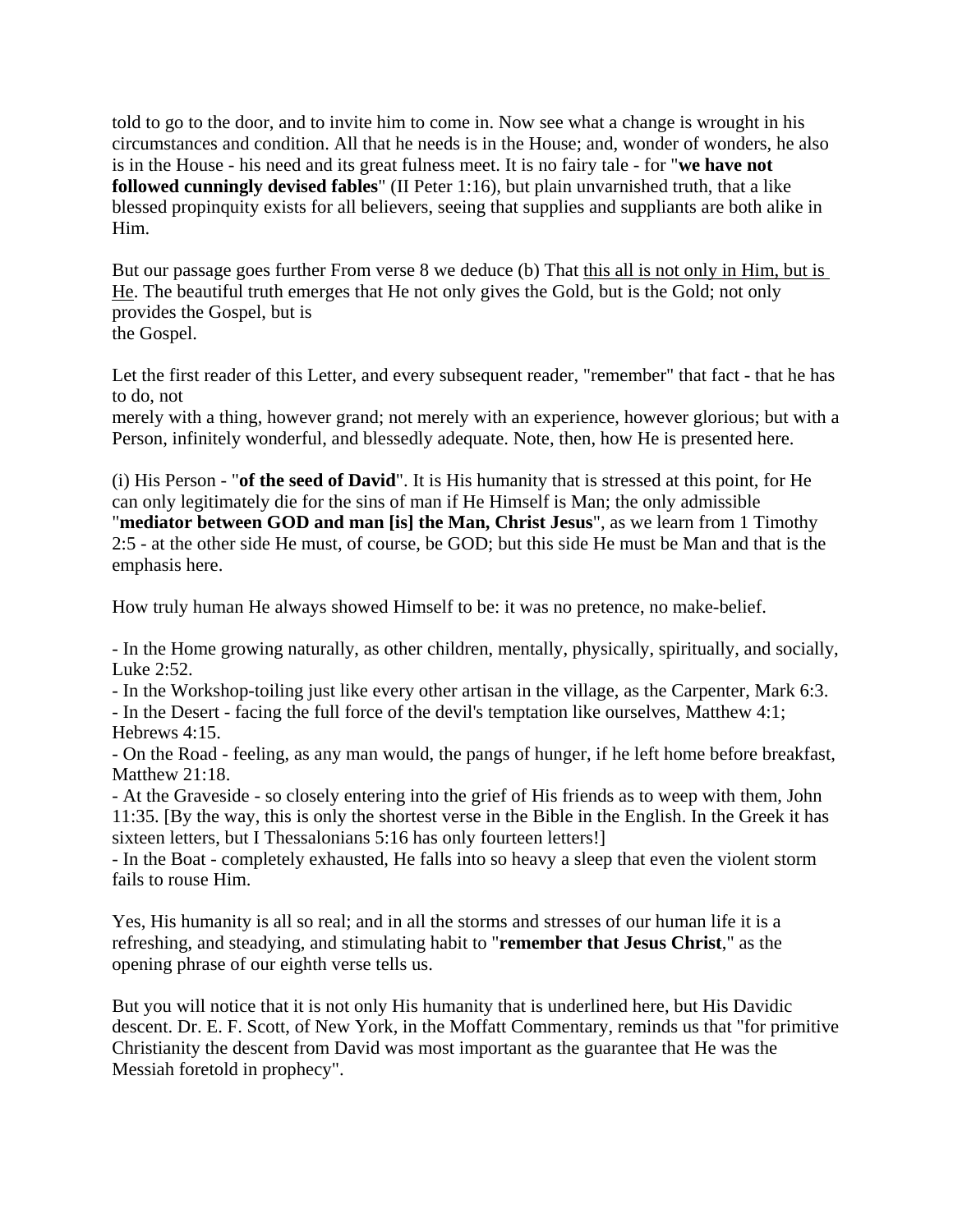(ii) His Cross- "**the dead**," is another thing indicated. It was for that He came to take upon Him our flesh. In the deep necessities of things, He had to die; but GOD cannot die. So He became man that He might have a body to die with - as Hebrews 10:5 says, "**a body hast Thou prepared Me**"; "**Who His own Self bare our sins in His own body on the tree**," I Peter 2:24. But was that Death accepted at the Court of Heaven? The answer is in

(iii) His Resurrection - "**was raised**". It is most important to remember that the New Testament nowhere teaches that, by the exercise of His own mighty power, He raised Himself. Some of our hymns say that; but the Bible never does. He could have done so, as He specifically states in John 10:18, for He still retained His Deity; but He did not do so. Over and over again the phrase comes, "**God raised Him**."

On the very few occasions when it says just that He rose again, it is dealing merely with the fact that He did, not with the power by which He did. I myself think that this is the reconciling explanation of the exception to the rule, which is found in John 2:19. In connection with the power thereof, it is more exactly true to say, not that He rose, but that He "**was raised**".

A familiar illustration will make it all plain. Suppose a man imprisoned, to serve some sentence.

Imagine that by his own strength and resourceful wit he breaks out. The crime remains unexpiated. and the law has dominion over him, and can arrest him, when found, and return him to his incarceration.

On the other hand, think of him as having completed his term, and of the Warden, the Governor's representative, the King's officer, coming and throwing open the door of his cell, and the gate of the prison, and bidding him go free. He has made atonement, he has served his sentence; the law has no further hold on him, has no more dominion over him.

Let us, in all reverence, transfer the figure to the case of our Lord JESUS. If He had by His own power forced His way out of the Tomb, we should not have known that the Sentence of Death was reckoned by GOD as having been fully and finally carried out. But the Governor (Psalm 8:1, 9) sent His officer, the angel, who "**rolled back the stone from the door**", Matthew 28:2 - and the Saviour came forth, in token that the sentence was completely served, the debt fully paid, the law utterly satisfied. The Cross was the payment; the resurrection was GOD's receipt. We now know that the demands of the law have no further claim, or hold, upon Him, nor upon us who believe, because we are "**in Him**" - "**death hath no more dominion over Him**," Romans 6:9; therefore, "**sin shall not have dominion over you**," Romans 6:14.

Well - in these ever to be "remembered" facts about the Lord, which make Him indeed to be the Gospel, Timothy is to find ground for his own stedfastness, and adequate rejoinder to those false teachers whom, according to Dean Alford, he would meet, and who flatly denied both the Incarnation and the Resurrection. So is the Gold stored in CHRIST. Then, next

# **THE GOLD IS ACQUIRED WEALTH FOR BELIEVERS**

The apostle speaks of "**my Gospel**", as if, in some sense, he had acquired it for his own. At other times his stress on it was that it was "**the Gospel**". We all recollect his sublime intolerance of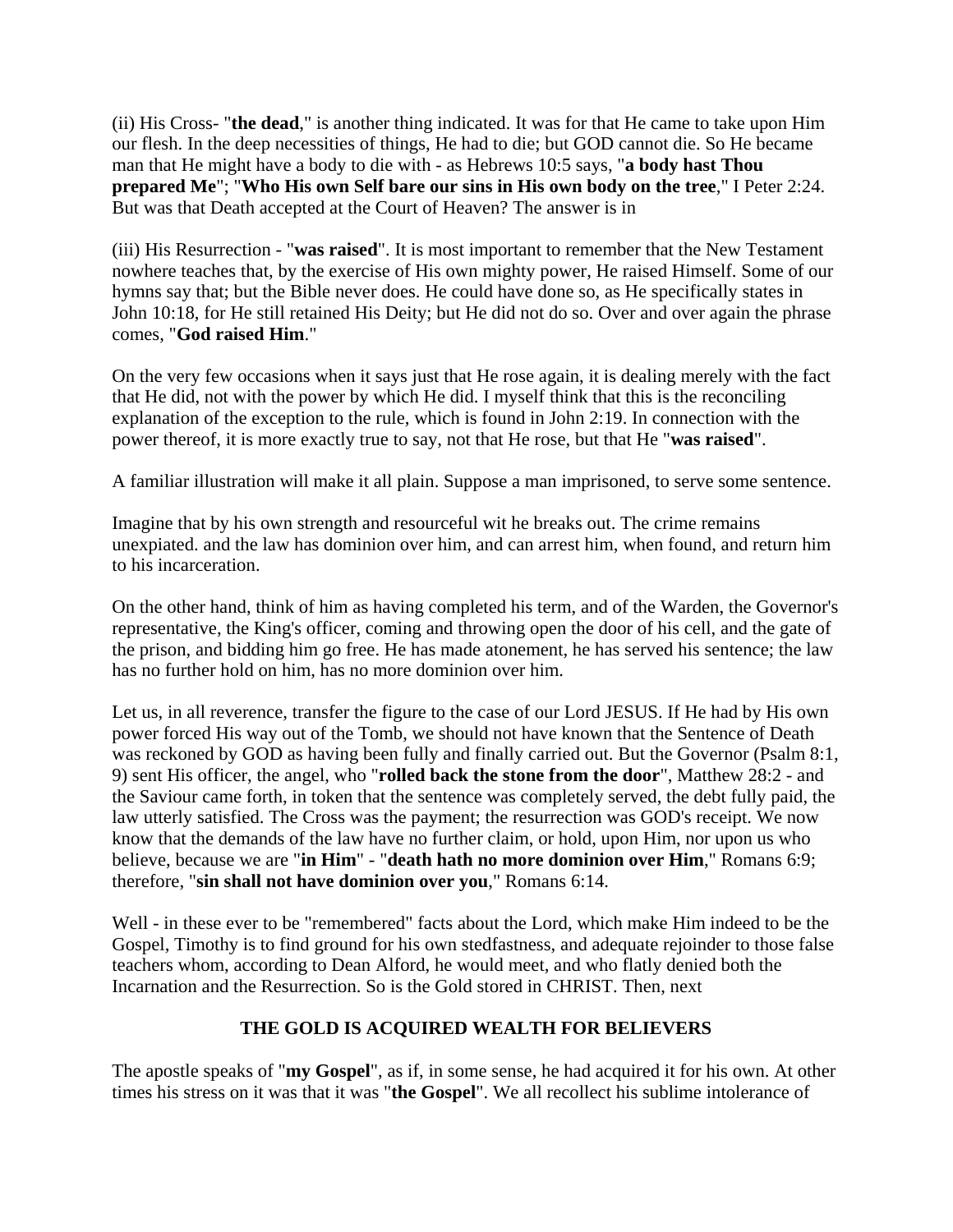anything else being considered a gospel at all, in Galatians 1:6-9. Now it is "**my Gospel**": all the gold of it acquired, not by his earnings, but by his Lord'S legacy, and made his own by the acceptance of personal faith. This is:

(a) For his own enjoyment. What enormous blessings come by way of the Gospel. See it

(i) *In the Nation* - the "**good news**" is brought to a darkest Africa, or to a pagan Britain, and you mark, in the course of time, the almost startling transformation. I wonder what beloved, intrepid Bishop Hannington would think of his Eastern Equatorial Africa to-day, or King Caractacus, or Queen Boadicea, of the chang, in their Britain since the days they knew it, in A.D. 50 and A.D. 60, And

(ii) *In the Individual* - what countless, measureless blessings attend the personal reception of the Gospel.

The results that follow the acquisition of material wealth are but a pale illustration of what ensues from the possession of this spiritual gold, Here is a house - dilapidated, dirty, a disgrace to itself and to its road. One day, activities are observed, changes begin to appear - the garden is taking shape and beauty, window panes are mended and cleaned, woodwork is painted, curtains and decorations attract attention.

What has happened to the erstwhile repellent abode? Only this, that a rich tenant has come in to take up his residence. By reason of his mind and money he is able to transform the place. Just as the coming of the Gospel, in the Person of CHRIST, into a man's heart and life will (unless something is radically wrong) completely transfigure his whole character and conduct. To acquire such gold ministers to his own enjoyment.

But let us never for a single moment forget that the Gold is also meant

(b) For distribution to others. As the apostle uses that word "**my**" he would have us grasp that it is not only a Gospel for him to enjoy, but a Gospel for him to preach - a Gospel of such infinite and eternal worth to those others who need it that he is ready to "**suffer . . . even unto bonds**," and to "**endure all things**" that they may have it. Our enrichment is for their enjoyment.

(i) Look at this in I Corinthians 1:5, "**in everything ye are enriched . . . in all utterance**," Why the "**utterance**" in such a context? I presume that the good news of the riches is to be uttered abroad,

(ii) Even more clearly do we find it in 2 Corinthians 9:11, "**being enriched in everything to all bountifulness**," His bounty to us prompting Our bounty to others, that "**through us**" they may thank GOD. I take it that we may all say this "**my**" of Paul's, as token that we have, by personal appropriation, acquired this wealth, which is Open to all believers who will thus have it. But let us underline it once more that this Gold of the Gospel is not for ourselves alone.

And then we take note that

# **THE GOLD IS ALWAYS FREE FOR CIRCULATION**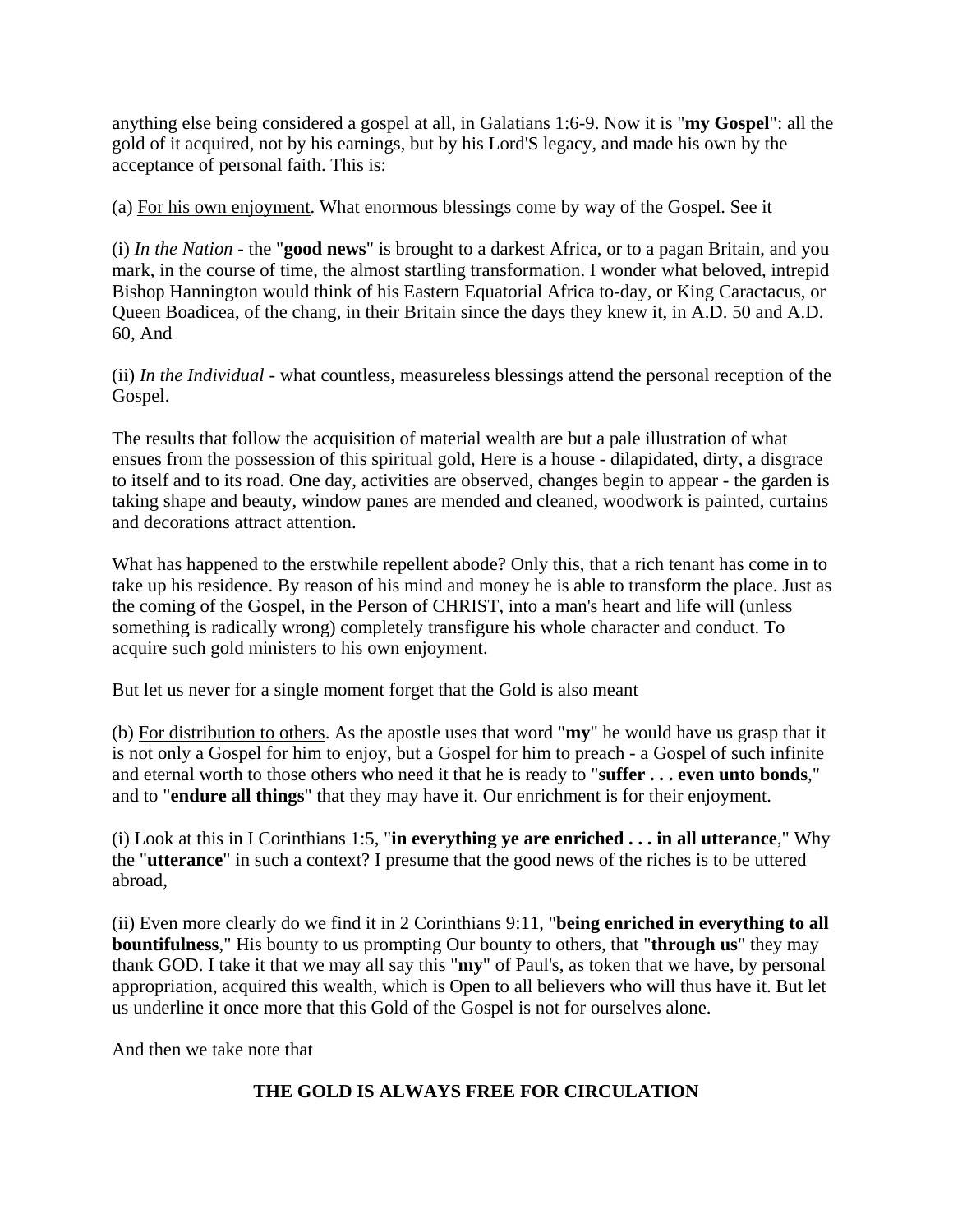We have heard of money kept secretly rolled up in an old stocking, or locked up in the vaults: there is no manner of restriction imposed upon the distribution of this Gold. The people who need it are so needy that it would be a tragedy, and a crime, to hoard it up, and not to hand it on - "**if our Gospel be hid, it is hid to them that are lost**," says 2 Corinthians 4:3, so we rejoice to know that it is free from all restraint.

"**The word of God is not bound**," says Our verse 9 - this phrase is just another name for "**my gospel**," which, in the strictest sense is not Paul's word, but GOD's word. In I Corinthians 2:1, he himself describes it as "**the testimony of God**."

It is true to call it Paul's word, with all its human and personal qualities and characteristics; but it is not the whole truth: the ultimate fact is that it was given to Paul by "**revelation of Jesus Christ**", as he confesses in Galatians 1:12, and was GOD's word for sinful men. For the dissemination of that mighty word. the brave apostle was now brought "**even unto bonds**," never again should he be free to broadcast the soul-saving, the life-changing, message as he had so loved to do, and so "**suffered**" for doing.

He was now "**bound**" - but even yet "**the Word of God was not bound**."

It is true to say that

(a) *Age cannot bind it*. On the one hand it is, in itself, both ancient and modern - immensely old, yet extraordinarily up-to-date: age does not tie it to an arm-chair, nor condemn it to a somnolent impassivity. It is as vigorous as ever it was. Nearly nineteen hundred years have run their Course since Paul dictated these words to his son, but the Word, the Gospel, has not lost one iota of its pristine virility. On the other hand, its message is valid for both old and young - those with life behind them, and those with life before them, find in it alike their way to GOD, their way with GOD, their way for GOD.

No wonder that the apostle elsewhere exclaims (Romans 1:16), "**I am not ashamed of the Gospel, for it is** (still, in spite of its age] **the power of God unto salvation to everyone** [of whatever age] **that believeth**,"

(b) *Language cannot bind it*. We take up our Bible, and find the Authorized Version so throbbing with life, so instinct with power. Whether the Word as a whole, or the Word of the Gospel in particular, it retains the original power of the original tongue.

The Hebrew, the Aramaic, the Greek - these were the vehicles of the inspiration; but the something like a thousand languages into which it has been translated possess the same power of conviction, conversion, compulsion, and comfort. Read, for example, the Annual Report, for any year, of the British and Foreign Bible Society, and you will see how remarkably true it is that, in the myriad speech of mankind, the Word retains its freshness and freedom of mighty influence language cannot impede that.

(c) *Persecution cannot bind it*. The enemy has tried to stamp it out. In our own country he has caused it to become a forbidden book, and ardent souls have had to read it in secret places, in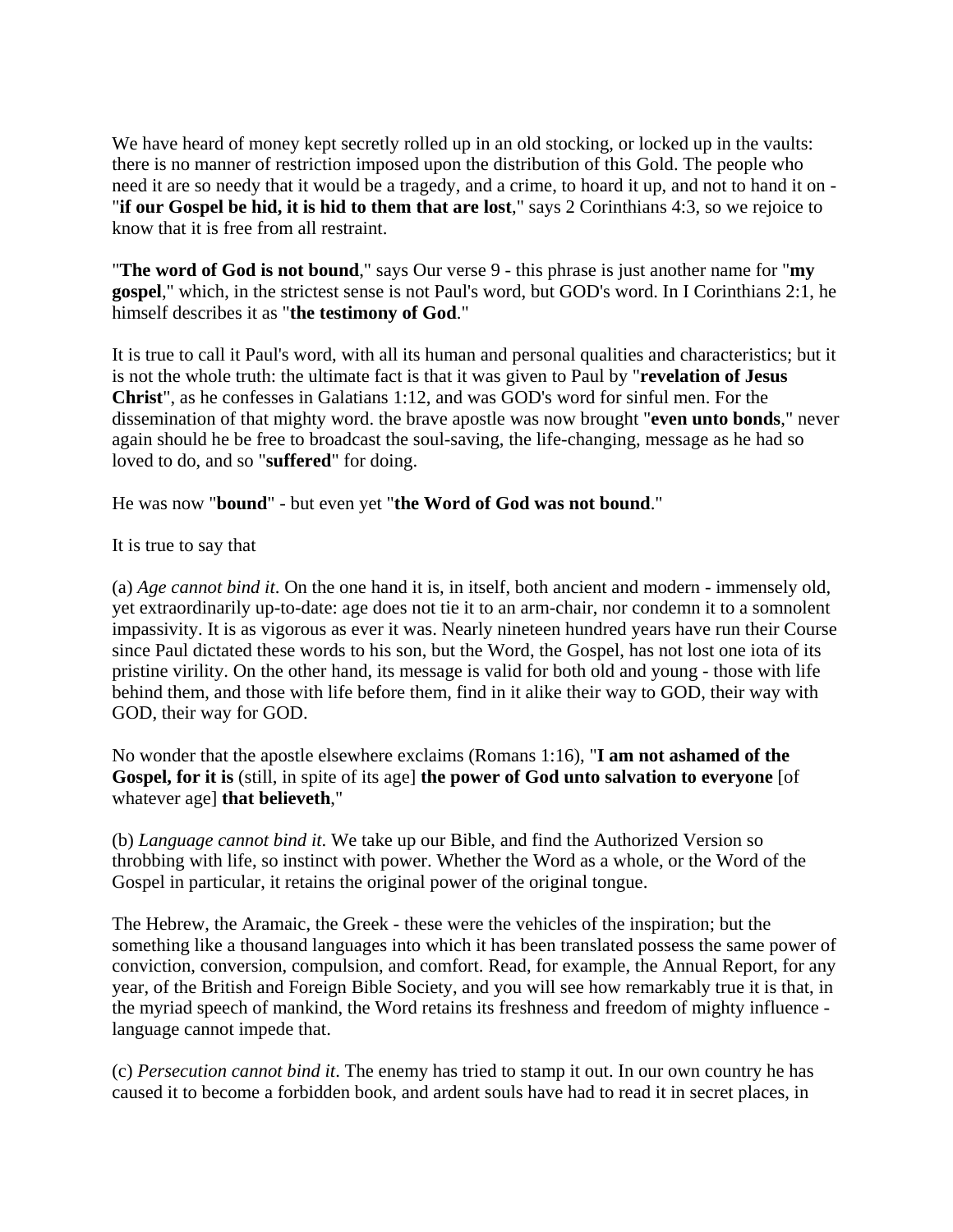peril of their very lives: He has engineered great bonfires for its burning, when thousands of copies were consigned to the flame; but some were hidden, to break forth again in due time.

It is like a little seed dropped by chance into the soft earth of some roadway. The local authority has been paving the street, and very soon a great, heavy stone has been laid and hammered down upon our little seed, to its utter destruction. But wait: is it destroyed? In course of time, the very paving stone is moved by the life-power that was in the seed.

In modern Russia the hard, cold, dead stones of atheism were dumped down upon all religion, in the full expectation that the Word would be stifled; but we have lived to see that the plot has failed, and that the stones themselves have started to be lifted off.

(d) *Deficiency cannot bind it*. The great power has evidenced itself even upon those who might scarcely have been expected to understand it. There is no profounder book in circulation, and there are parts of it likely to baffle the keenest minds; yet quite uneducated folks have come to a wonderful grasp of its truths and its secrets. For it is ever true that GOD's things, as I Corinthians 2:14 reminds us, "**are spiritually discerned**," and that, not by natural intellect but "**by faith we understand", Hebrews 11:3.**

**So it is blessedly apparent that the Gospel cannot be chained: the Worker may suffer even "[b]unto bonds**," but the Word is "**not bound**"!

Now for another thought

# **THE GOLD IS AMAZING FORTUNE FOR SINNERS**

Paul speaks to Timothy about

(a) "The elect's sakes" - those who are the beneficiaries of GOD's choice. How amazing it is that, of His sovereign will, He should elect to save sinners! He did not stay to select the best of the bad bunch, He did not wait until they had been able to improve themselves a bit, but "**when we were yet without strength, in due time Christ died for the ungodly . . . while we were yet sinners, Christ died for us when we were enemies, we were reconciled to God by the death of His Son**," Romans 5:6, 8, 10.

Feeble, sinners, enemies: what a crescendo of disability yet - He brushed aside all the disqualification, and, by the exercise of His Divine Royal Prerogative, He elected us. Us? Yes; if we are true believers, it is a sure token that we are among His elect. Do not forget that, as Ephesians 1:4 has it, we are "**chosen in Him**".

If we have chosen the Lord JESUS as our Saviour and Lord, we may be quite sure that it happened because, first and foremost, He chose us. Listen to Him, in John 15:16, "**Ye have not chosen Me** [merely] **but I have chosen you . . .**" What absolute assurance of salvation this gives us, since it depends, not on our initial merit, nor on our subsequent doings, but on His almighty grace and sovereign will.

These sinners, then, as yet not brought in, are the apostle's deep concern,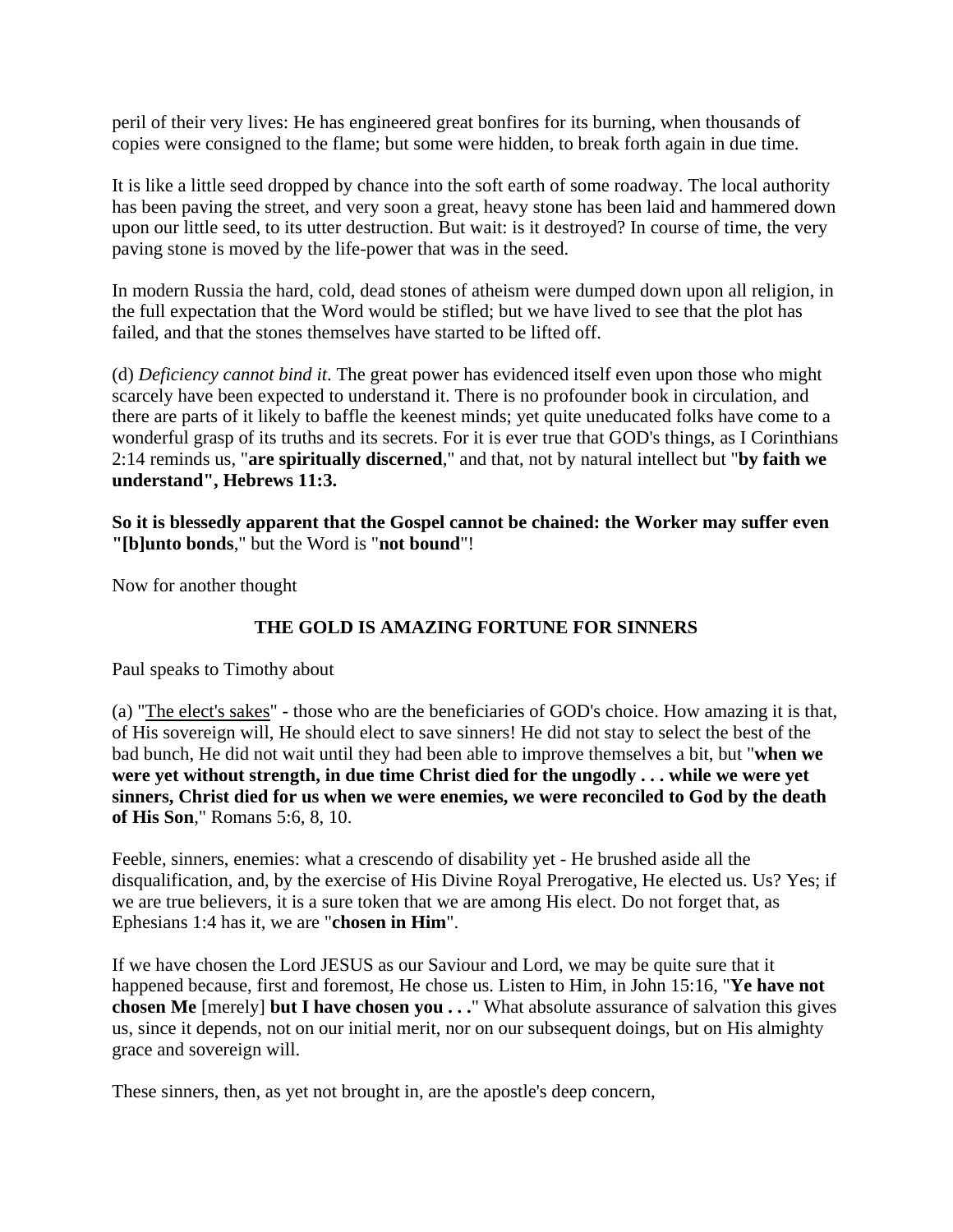(b) "That they may . . . obtain the salvation".

It is there for them; but they must come and get it.

### (i) *We have the Fact of the Gospel* - "**Christ Jesus came into the world to save sinners, of whom I am chief**," I Timothy 1:15.

By the way, do you feel that that last phrase is but an emotional exaggeration? Well, I suppose we shall always think that until we get as near to GOD as Paul did. They who are the holiest are the most conscious of their sinfulness. We who are so far off can scarcely grasp that. His coming to die, coming to save: there lies the Gospel for sinners.

(ii) *We get the Proclamation of the Gospel* - Paul, with others beside, and Timothy among them, and you and I also, seeking to let sinners know the good fortune that awaits them, if only they will come and "**obtain**" it. Have you occasionally read this advertisement in the news paper: "Will Thomas Smith, last heard of at So-and-so, communicate at once with Messrs. Somebody and Some Such, of Somewhere, when he will hear of something to his advantage"?

I would strongly advise Tom to act without delay, for there is a fortune involved.

(1) A relative left it. Tom had been the scapegrace of the family; but this particular uncle always had a sneaking affection for him, and, in spite of his unworthy behaviour, he had decided to leave all his money to him.

(2) The lawyer advertised it; or Tom might never have known about it.

(3) Thomas obtained it by applying as quickly as ever he could.

It is somewhat like that with this Fortune of Gold of the Gospel - GOD has made it, and bequeathed it to sinners; His servants are to advertise it, that sinners may learn of their good fortune; and then, sinners are to come, and by the exercise of their own personal faith in the Lord the Saviour, "**obtain the salvation which is in Christ Jesus**."

Do you remember Charles Kingsley's *Westward Ho!*? What mighty efforts Amyas Leigh and his company made, what terrible sufferings they endured, what losses they sustained, in searching South America for the mythical Manoa and its glittering gold. Disappointed, disillusioned, you recall Parson John Brimble-Combe's lament, "I think the gold of Manoa is like the gold which lies where the rainbow touches the ground - always a field beyond you." The gold of the Gospel is not like that. It is not mythical, but real; it is not gotten by effort, suffering, and loss, but by the simple appropriation of faith; it is not beyond us, but beside us, in the Person of our Lord Himself. What good news for the sinner; what amazing fortune. One last thing about it

# **THE GOLD IS AUTHENTIC CURRENCY IN HEAVEN**

Our passage closes "**with eternal glory**." It has met the sinner very much on earth; it has altered his whole condition by enrichment with supernal gold; and now, at last, it brings him unchallenged into glory. Unchallenged, for his gold is as an "Open Sesame" at the gates of Heaven: that which is true coinage here is recognised and accepted hereafter, You can't get